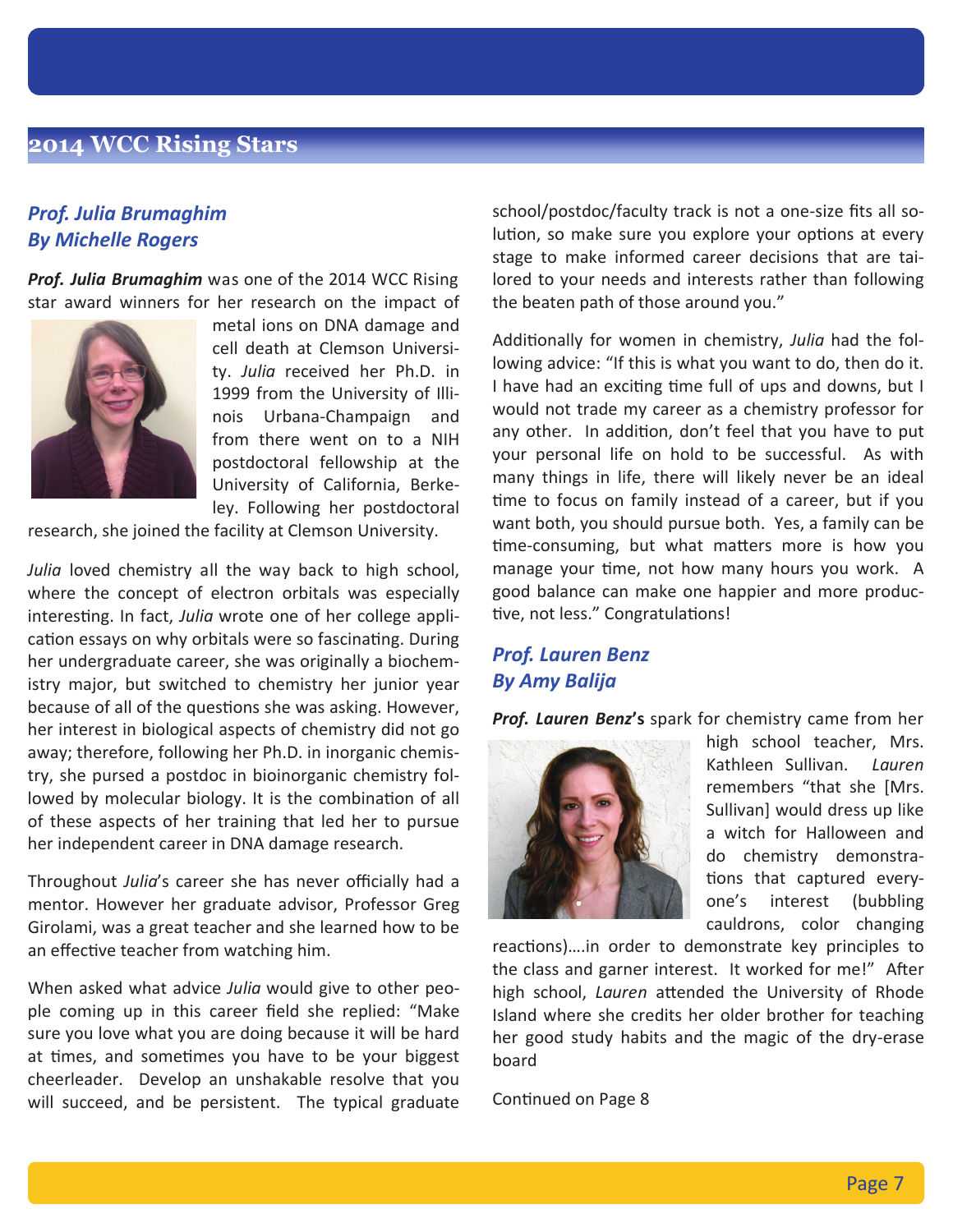#### Continued from Page 7

to solve tough problems. She began her research career in the lab of Dr. William Euler, examining surface modification of alloys for use in prosthetic devices and later obtained a NSF-REU position at Santa Clara University working under Dr. John Thoburn.

After graduating from the University of Rhode Island, Lauren worked in the Analytical Research and Development Department at Pfizer for one year before enrolling at the University of California Santa Barbara (UCSB) for graduate school. At UCSB, *Lauren* worked with Professor Steven K. Buratto on atomic-scale mass-selected clusters. She then traveled to the East Coast to perform research with Professor Cynthia Friend at Harvard University examining reaction mechanisms, surface intermediate formation, and the role of defects in surface reactions. In 2009, *Lauren* accepted a position at the University of San Diego as the Clare Boothe Luce Assistant Professor. At this primarily undergraduate institution, *Lauren* teaches inorganic, general, and physical chemistry and maintains a research group which examines how large petroleum-relevant molecules interact with modified oxide surfaces and how effective surfacesupported hybrid materials are in the absorption of gas.

Throughout her career, *Lauren* has had several excellent mentors. While in graduate school, Professor Buratto provided guidance in *Lauren*'s research project while allowing for scientific freedom which helped her to think critically. Dr. Paul Kemper, an instrument specialist in Professor Michael T. Bowers's research group, taught her the basics of how to design and build research instrumentation which *Lauren* continues to use today in her group. Furthermore, Professor Ram Seshadri encouraged *Lauren* to become involved in international material chemistry workshops which has influenced her current research area. He also continues to be a voice of encouragement.

*Lauren*'s post-doctoral advisor, Professor Cynthia Friend, mentors *Lauren*, particularly on how to improve her writing and honing her critical thinking skills. Now at the University of San Diego, *Lauren* credits her department and particularly Dr. Tammy Dwyer and Dr. Deborah Tahmassebi for their support in her career.

*Lauren* strives to inspire the love of chemistry and research in her students, similar to Mrs. Sullivan. "I am a big believer in intrinsic motivation—one should do what makes one happy, even if it is challenging!" As the Clare Boothe Luce assistant professor, *Lauren* sends two female students every summer to research experiences at Ph.D. granting institutions. She also hosts book clubs and movie nights on chemistry related media to allow the students to know her on a more personal level. *Lauren* explained that it is rewarding to work with undergraduates and watch them become critical thinkers. As one of the WCC Rising Star Award winners, *Lauren* has demonstrated how the spark from one high school teacher can influence many chemists. Congratulations!

### *Prof. Elizabeth Jarvo By Ellen A. Keiter*



It was in her high school Advanced Placement chemistry course that WCC Rising Star *Dr. Elizabeth (Liz) Jarvo* first realized her love for the subject. The next big step in her choice of chemistry as a career came at the end of her freshman year

in college when she joined the research lab of Professor Youla Tsantrizos at Concordia University in Quebec as a visiting summer research student. As a result of that experience, she says she was "hooked."

Continued on Page 9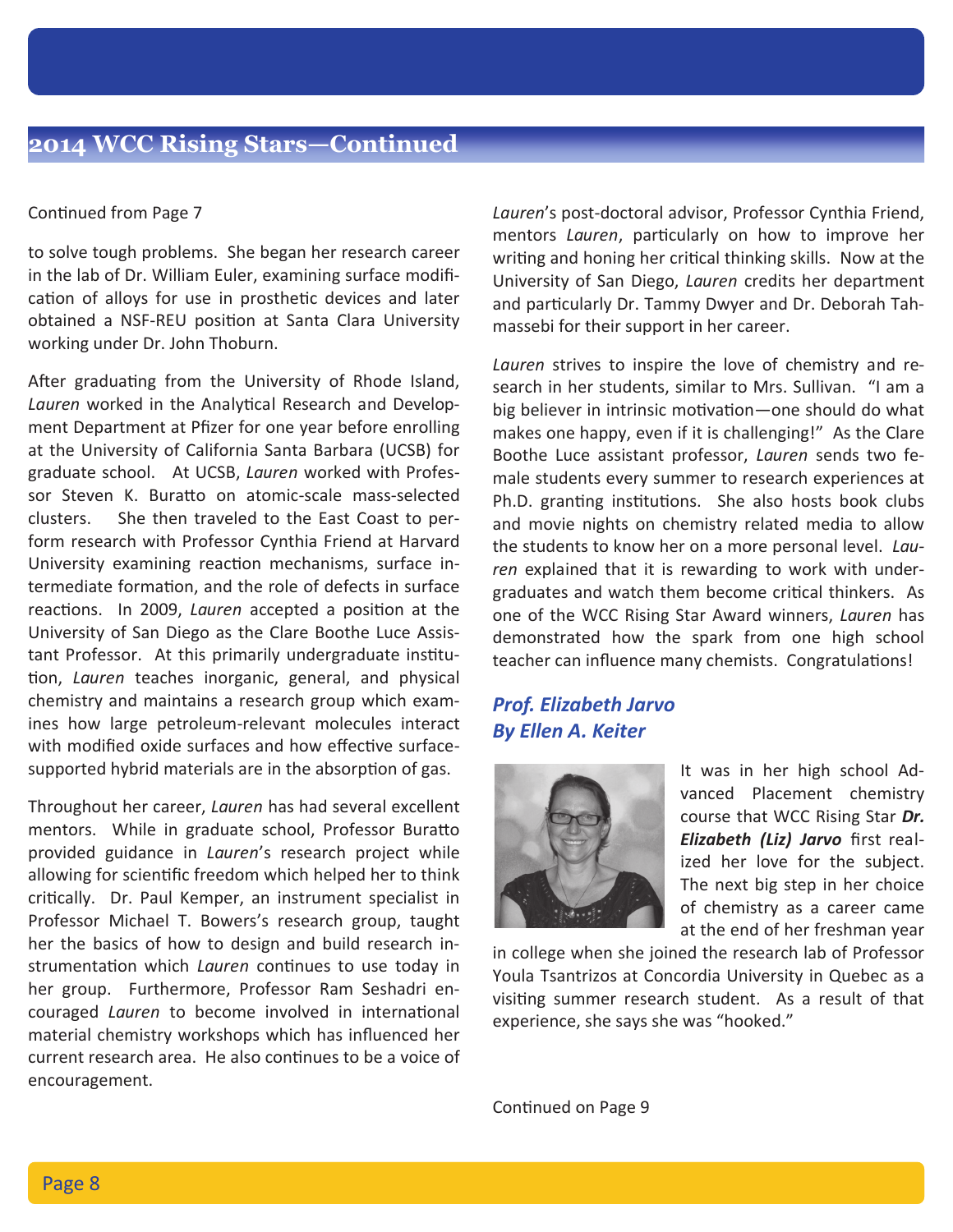#### Continued from Page 8

*Liz*, who grew up in Canada, earned a BS degree in chemistry, with honors, from Acadia University in Nova Scotia in 1997. She elected to further her education in the US, completing a PhD in chemistry at Boston College in 2002, followed by three years as a post-doctoral fellow at Harvard University. In 2005, she joined the Department of Chemistry at the University of California, Irvine (UCI) as an Assistant Professor, rising to the rank of Associate Professor in 2012.

At UCI, *Liz* leads a dynamic research group engaged in mechanism-based design of new reactions using organometallic catalysts and applying these transformations to complex target-oriented syntheses. In a collaborative effort with UCI Medical School researchers, new compounds produced in her group having structural similarity to agents with known biological activity are tested for effectiveness against certain cancer cell lines. What *Liz* says she most enjoys about her current role is "working with talented graduate students and getting to ask questions about reaction mechanisms."

According to *Liz*, she has benefited from a number of "fantastic mentors" throughout her professional development. She specifically named Prof. Scott Miller (her PhD advisor), Eric Jacobsen (her postdoctoral advisor) as well as Prof. Mike Kerr and Prof. Youla Tsantrizos (her undergraduate research advisors). She credits them with teaching her numerous lessons about conducting research "from the virtues of running a proper control experiment to how to choose and dissect problems."

# **2014 Cope Scholar**

### *Prof. Abigail Doyle By Alice Lurain*

*Prof. Abigail G. Doyle* received the 2014 Arthur C. Cope Early Career Scholars Award sponsored by the Arthur C. Cope Fund for her "discovery of mechanistically novel and synthetically useful methods for selective, catalytic  $C-C$  and  $C-F$  bond formation." This award is designed to recognize and encourage the excellent work in organic chemistry by researchers who have fewer than 10 years of experience since their terminal degrees.

*Prof. Doyle* earned her undergraduate and master degrees in Chemistry and Chemical Biology from Harvard University in 2002. She began her doctoral studies at Stanford University developing gold catalysts for the hydration of unactivated alkenes in the laboratory of Prof. Justin Du Bois, and then returned to Harvard in 2003 to join Prof. Eric Jacobsen's group.

Her research there included the discovery of a transition metal-catalyzed enantioselective alkylation of tributyltin enolates with alkyl halides and the development of a thiourea catalyst for enantioselective nucleophilic additions to prochiral oxocarbenium ions. A native of Princeton, NJ, she has been an Assistant Professor in the Department of Chemistry at Princeton University since July 2008.

As part of the Cope Scholars Symposium at the Fall 2014 National Meeting in San Francisco, *Prof. Doyle* presented a talk entitled "New reagents and strategies for catalytic nucleophilic fluorination." She highlighted the importance of fluorinated organic molecules in medical, agrochemical and materials applications due to the unique chemistry of these compounds, while noting the relative paucity of practical synthetic methods for carbon-fluorine bond formation.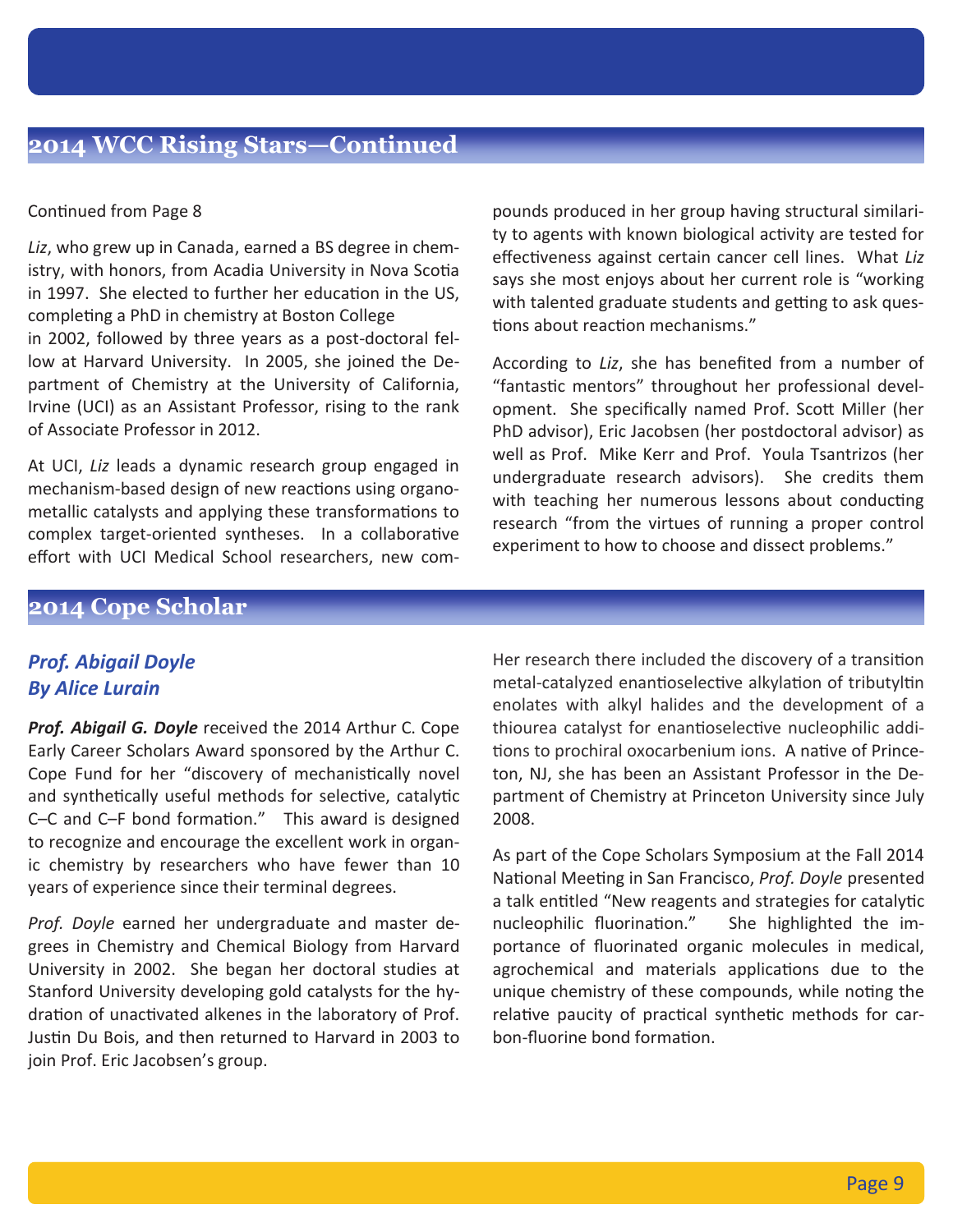## *Dr. Rebecca Ruck By: Kelly George*



*Dr. Rebecca Ruck* recalls her first Organic Chemistry research project during the NJ Governor's School of Sciences program as the initial seed that started her career in chemistry, and eventually her interest in Organic chemistry grew as an undergraduate at Princeton University. Fast forward to August 2014, where *Dr. Ruck*

was recognized as one of the ACS Organic Chemistry Division Young Investigator Awardees.

While an undergraduate at Princeton, *Becky* conducted research on *tert*-Butylcarbenes from non-nitrogenous precursors with Prof. Maitland Jones, Jr., her research advisor and author of her favorite chemistry text book. After graduating *summa cum laude*, *Becky* ventured to Harvard University for her PhD with Prof. Eric Jacobsen. In the Jacobsen labs, her research focused on the development of asymmetric hetero-ene reactions: discovery and mechanistic analysis of chromium(III)-catalyzed ene reactions of aldehydes and enol ethers, mechanistic comparison of hetero-ene and hetero-Diels-Alder reac tions.

*Dr. Ruck* then traveled cross-country to Berkeley, CA as a NIH Postdoctoral Fellow in the labs of Prof. Robert G. Bergman, where she focused on developing new imidozirconium-mediated reactions: discovery and mechanistic analysis of dimethylzirconocene-promoted dehydration of primary amides, discovery of zirconium-catalyzed imine-yne metathesis reaction. *Dr. Ruck* was given the opportunity to return to her New Jersey roots, where she joined the Merck Process Chemistry Department. During her career at Merck, *Dr. Ruck* has obtained several patents and over a dozen publications in high impact journals. It is no surprise that *Dr. Ruck* has quickly risen through the ranks at Merck, where she now serves as a Director, DPC Site Lead-Kenilworth, NJ. When asked about why she loves her job, *Dr. Ruck* answered that it is, "the people I get to work with. The types of chemistry challenges that we are able to tackle and solve are just inspiring. I can easily talk to prospective hires about how cool it is to do this job because I believe it."

*Dr. Ruck* stresses the importance of many mentors in her career, both past and present. "In particular, I truly admire a previous manager, whom I also consider a mentor. He was secure enough in his own abilities to provide opportunities for me that could take me at least to his level. I try to support my own group members in the same way." *Dr. Ruck* commented that women in chemistry often face challenges due to "the limited number of role models available...It's always valuable to be able to tap into colleagues who have overcome the same challenges you are experiencing. Without those role models, it can be a bit like being stranded at sea. This is the reason why I try to mentor and support as many young female chemists as possible and encourage all other experienced folks to do so" says *Dr. Ruck*.

*Dr. Ruck* champions a work-hard, play-harder mantra. Outside of work, Becky plays competitive soccer alongside her team, "The Skulls," and loves to travel. "My current work profile photo is of me zip-lining in Costa Rica!" says *Ruck*. As for career advice, *Dr. Ruck* encourages other chemists to, "Follow the breadcrumbs. [These] opportunities, that on the surface may appear uncomfortable or challenging, can be some of the most fruitful and career-defining." *Becky* would sum up that outstanding chemists combine "Intuition and Insight with a dash of stubbornness!"